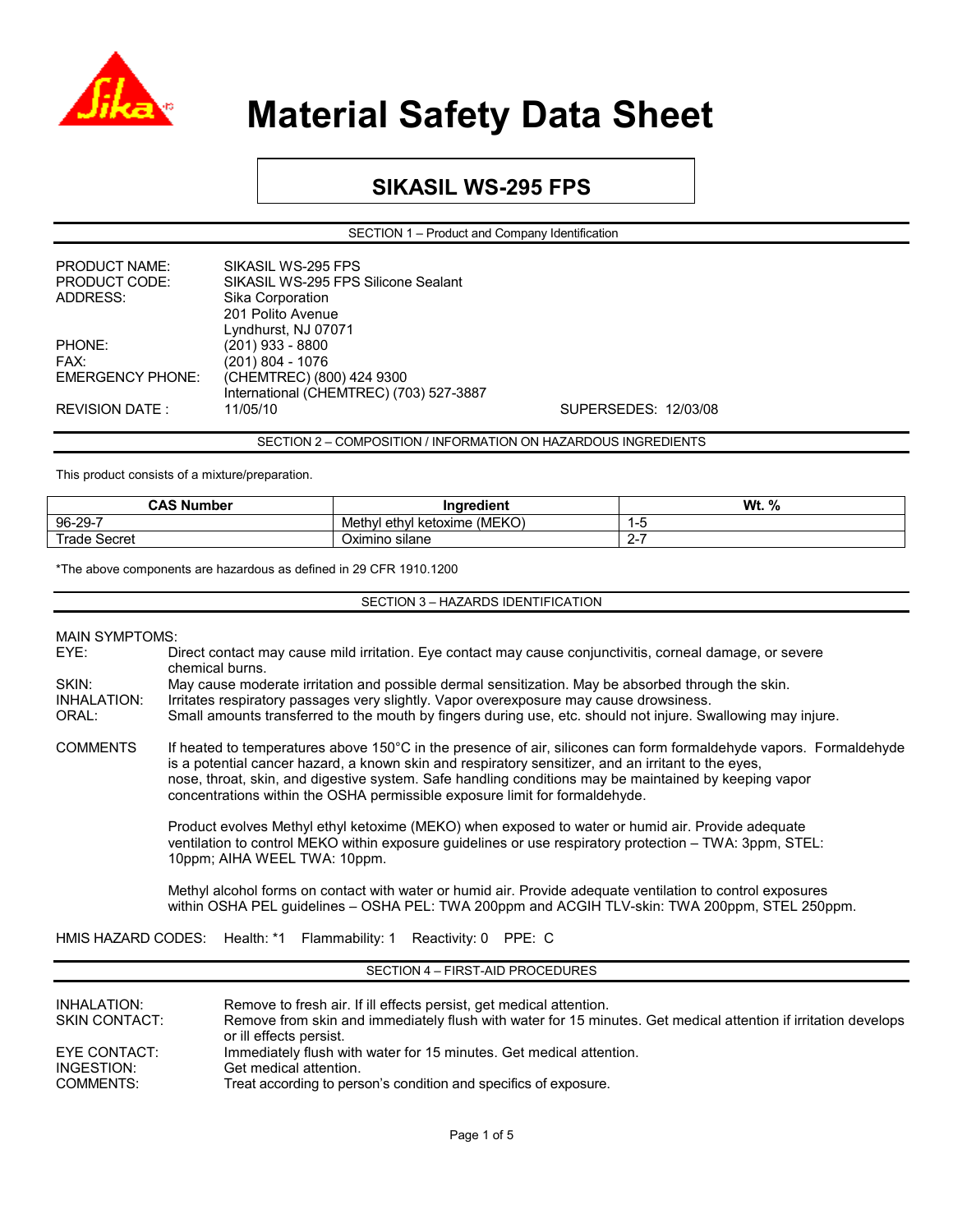

### **SIKASIL WS-295 FPS**

| SECTION 5 - FIRE-FIGHTING MEASURES                                                                                                                                                                                                                 |                                                                                     |                                                                                                                                                                                                                                                                                                                                                                                                                                                                               |  |
|----------------------------------------------------------------------------------------------------------------------------------------------------------------------------------------------------------------------------------------------------|-------------------------------------------------------------------------------------|-------------------------------------------------------------------------------------------------------------------------------------------------------------------------------------------------------------------------------------------------------------------------------------------------------------------------------------------------------------------------------------------------------------------------------------------------------------------------------|--|
| SUITABLE EXTINGUISHING MEDIA:<br>FIRE-FIGHTING PROCEDURES:                                                                                                                                                                                         |                                                                                     | On large fires, use dry chemical, foam or water spray. On small fires, use carbon dioxide<br>(CO <sub>2</sub> ), dry chemical or water spray. Water can be used to cool fire exposed containers.<br>Self-contained breathing apparatus and protective clothing should be worn in fighting fires<br>involving chemicals. Determine the need to evacuate or isolate the area according to your<br>local emergency plan.                                                         |  |
|                                                                                                                                                                                                                                                    |                                                                                     |                                                                                                                                                                                                                                                                                                                                                                                                                                                                               |  |
| <b>PRODUCTS:</b>                                                                                                                                                                                                                                   |                                                                                     | Thermal breakdown of this product during fire or very high heat conditions may evolve the<br>following hazardous decomposition products: metal oxides, silicone dioxide, carbon oxides<br>and traces of incompletely burned carbon compounds, nitrogen oxides and formaldehyde.                                                                                                                                                                                               |  |
|                                                                                                                                                                                                                                                    |                                                                                     | SECTION 6 - ACCIDENTAL RELEASE MEASURES                                                                                                                                                                                                                                                                                                                                                                                                                                       |  |
| PERSONAL PRECAUTIONS:<br><b>ENVIRONMENTAL PRECAUTIONS:</b><br>METHODS FOR CLEANING UP:                                                                                                                                                             | 15.                                                                                 | Observe all personal protective equipment recommendations described in Sections 5 and 8.<br>Disposal of collected product, residues, and cleanup materials may be<br>governmentally regulated. Observe all applicable local, state and Federal waste<br>management regulations.<br>Wipe up or scrape up and contain for salvage or disposal. Final cleaning may require use of<br>steam, solvents, or detergents. See applicable regulatory compliance information in Section |  |
|                                                                                                                                                                                                                                                    |                                                                                     | SECTION 7 - HANDLING AND STORAGE                                                                                                                                                                                                                                                                                                                                                                                                                                              |  |
|                                                                                                                                                                                                                                                    |                                                                                     |                                                                                                                                                                                                                                                                                                                                                                                                                                                                               |  |
| Use with adequate ventilation. Product evolves Methyl ethyl ketoxime (MEKO) and methanol when exposed<br>HANDLING:<br>to water or humid air. Provide adequate ventilation to control MEKO within exposure guidelines as described<br>in Section 3. |                                                                                     |                                                                                                                                                                                                                                                                                                                                                                                                                                                                               |  |
| STORAGE:                                                                                                                                                                                                                                           | Keep container closed and store away from water or moisture or oxidizing materials. |                                                                                                                                                                                                                                                                                                                                                                                                                                                                               |  |
|                                                                                                                                                                                                                                                    |                                                                                     | SECTION 8 - EXPOSURE CONTROL AND PERSONAL PROTECTION                                                                                                                                                                                                                                                                                                                                                                                                                          |  |
| <b>ENGINEERING CONTROLS:</b><br><b>LOCAL EXHAUST:</b><br><b>GENERAL VENTILATION:</b>                                                                                                                                                               |                                                                                     | Recommended<br>Recommended                                                                                                                                                                                                                                                                                                                                                                                                                                                    |  |
| PERSONAL PROTECTIVE EQUIPMENT:<br><b>EYE PROTECTION:</b>                                                                                                                                                                                           |                                                                                     | Avoid eye contact. Use proper protection, safety glasses as a minimum.                                                                                                                                                                                                                                                                                                                                                                                                        |  |
| <b>SKIN AND BODY PROTECTION:</b>                                                                                                                                                                                                                   |                                                                                     | Wash at mealtimes and end of shift. If skin contact occurs, change contaminated clothing<br>as soon as possible and thoroughly flush affected areas with cool water. Chemical                                                                                                                                                                                                                                                                                                 |  |
| RESPIRATORY PROTECTION:                                                                                                                                                                                                                            |                                                                                     | protective gloves are recommended.<br>Use respiratory protection unless adequate local exhaust ventilation is provided or air<br>sampling data show exposures are within recommended exposure guidelines                                                                                                                                                                                                                                                                      |  |
| <b>HYGIENE MEASURES (INGESTION):</b>                                                                                                                                                                                                               |                                                                                     | Wash hands after handling and before eating. Do not eat, drink, or smoke when handling<br>product.                                                                                                                                                                                                                                                                                                                                                                            |  |
|                                                                                                                                                                                                                                                    |                                                                                     | Precautionary measures: Avoid eye contact. Avoid skin contact. Avoid breathing vapor. Keep container closed. Do not take internally.                                                                                                                                                                                                                                                                                                                                          |  |
| Note:                                                                                                                                                                                                                                              |                                                                                     | These precautions are for room temperature handling. Use at elevated temperatures or aerosol spray<br>applications may require added precautions.                                                                                                                                                                                                                                                                                                                             |  |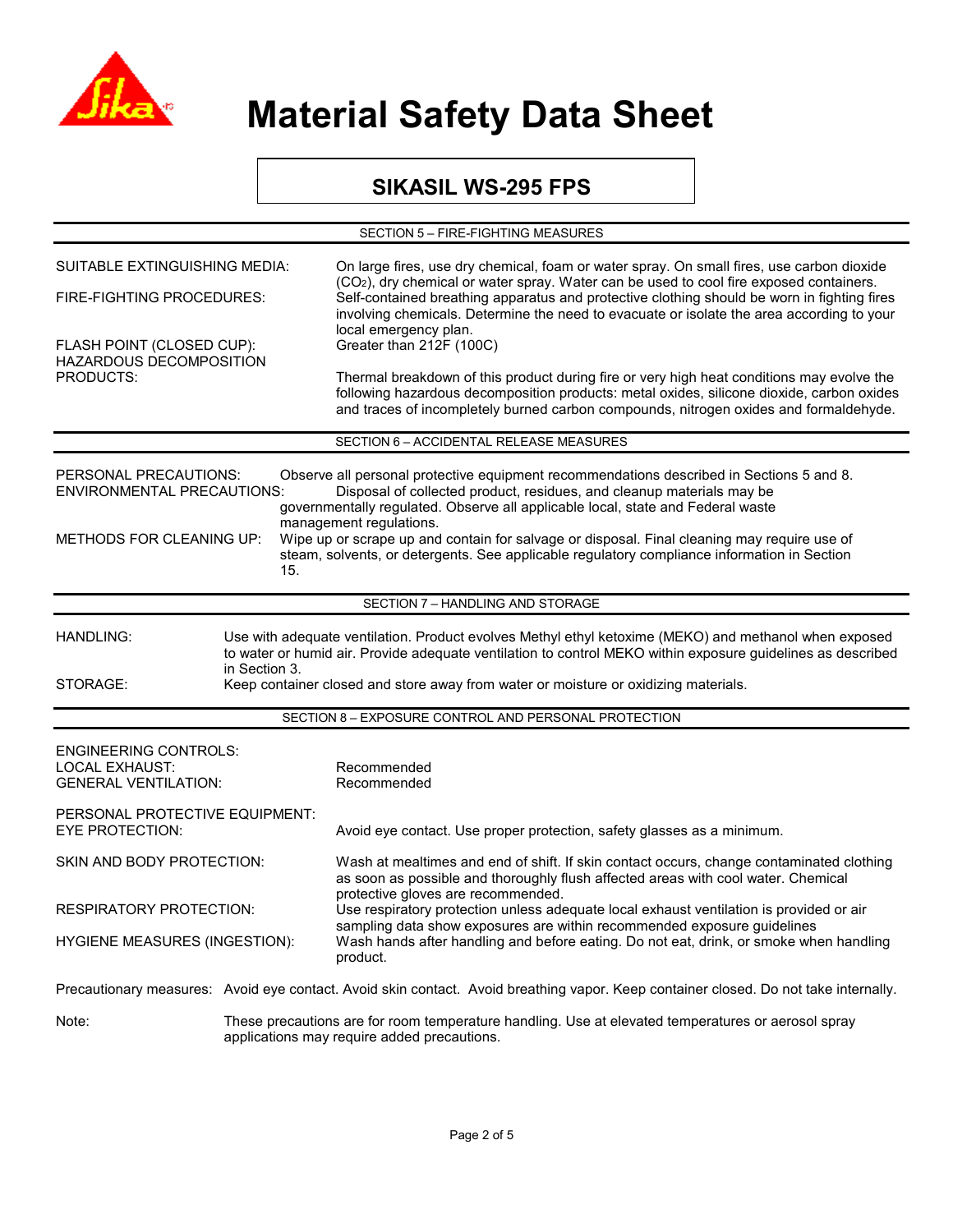

### **SIKASIL WS-295 FPS**

SECTION 9 – PHYSICAL AND CHEMICAL PROPERTIES

| PHYSICAL FORM:<br>COLOR:<br>ODOR:<br><b>FLASHPOINT:</b><br><b>EXPLOSION PROPERTIES:</b><br>VAPOR PRESSURE (AT 100°F):<br><b>VAPOR DENSITY:</b><br>DENSITY:<br>SOLUBILITY IN WATER (%):<br>SPECIFIC GRAVITY (AT 77°F/25°C):<br>% VOLATILE BY VOLUME:<br>VOLATILE ORGANIC CONTENT (VOC):<br>NOTE: |                              | Solid (Paste)<br>Translucent<br>Oxime<br>>212F (100C)<br>Not Determined<br>Not Applicable<br>Not Applicable<br>9.5 lbs/gal<br>Less than 0.1<br>1.14<br>Less than 3%<br>2.25% by weight; 25 g/L (0.21 lbs/gal)<br>The above information is not intended for use in preparing product specifications.                                                                                                                                                                                                                                                                                                                                                                                        |  |  |
|-------------------------------------------------------------------------------------------------------------------------------------------------------------------------------------------------------------------------------------------------------------------------------------------------|------------------------------|--------------------------------------------------------------------------------------------------------------------------------------------------------------------------------------------------------------------------------------------------------------------------------------------------------------------------------------------------------------------------------------------------------------------------------------------------------------------------------------------------------------------------------------------------------------------------------------------------------------------------------------------------------------------------------------------|--|--|
|                                                                                                                                                                                                                                                                                                 |                              | SECTION 10 - STABILITY AND REACTIVITY                                                                                                                                                                                                                                                                                                                                                                                                                                                                                                                                                                                                                                                      |  |  |
| <b>CHEMICAL STABILITY:</b><br><b>HAZARDOUS POLYMERIZATION:</b><br>CONDITIONS TO AVOID:<br><b>MATERIALS TO AVOID:</b><br>HAZARDOUS DECOMPOSITION<br><b>PRODUCTS:</b>                                                                                                                             |                              | Stable<br>Hazardous polymerization will not occur.<br>Store away from water or moisture.<br>Oxidizing material can cause a reaction.<br>Thermal decomposition products as described in Section 5.<br>SECTION 11 - TOXICOLOGICAL INFORMATION                                                                                                                                                                                                                                                                                                                                                                                                                                                |  |  |
| <b>CHRONIC TOXICITY:</b><br>SKIN:<br><b>INHALATION:</b><br>ORAL:<br><b>SPECIFIC EFFECTS:</b>                                                                                                                                                                                                    | amounts may injure slightly. | Product contains oximes, possible skin sensitizers. Product also contains small quantities of methanol, which<br>is a tissue irritant that may be absorbed through the skin and produce systemic toxic effects.<br>Vapor overexposure may cause drowsiness, injure blood, liver and may irritate eyes, nose and throat.<br>Small amounts transferred to the mouth by fingers during use, etc., should not injure. Swallowing large<br>Note that chronic exposure to methanol (skin, inhalation, or oral) may damage the central nervous system,<br>optic nerve, kidneys, and liver, impair vision, and cause respiratory failure.<br>Methanol overexposure may cause reproductive effects. |  |  |
|                                                                                                                                                                                                                                                                                                 |                              | SECTION 12 - ECOLOGICAL INFORMATION                                                                                                                                                                                                                                                                                                                                                                                                                                                                                                                                                                                                                                                        |  |  |
| Complete information is not yet available.                                                                                                                                                                                                                                                      |                              |                                                                                                                                                                                                                                                                                                                                                                                                                                                                                                                                                                                                                                                                                            |  |  |

| Hazard Parameters (LC50 or EC50)                                                                           | Hiah         | Medium                 | Low          |
|------------------------------------------------------------------------------------------------------------|--------------|------------------------|--------------|
| Acute Aquatic Toxicity (mg/l)                                                                              | <=′          | >1 and <=100           | >100         |
| <b>Acute Terrestrial Toxicity</b>                                                                          | $\leq$ = 100 | $>100$ and $\leq 2000$ | $\cdot 2000$ |
| *This table is a deated from "From conserted Technology and Dial, Associated". A OTM OTH 4470 to 04, 4000. |              |                        |              |

\*This table is adapted from "Environmental Toxicology and Risk Assessment", ASTM STP 1179, p.34, 1993.

This table can be used to classify the ecotoxicity of this product when data becomes available. Please read the other information presented in the section concerning the overall ecological safety of this material.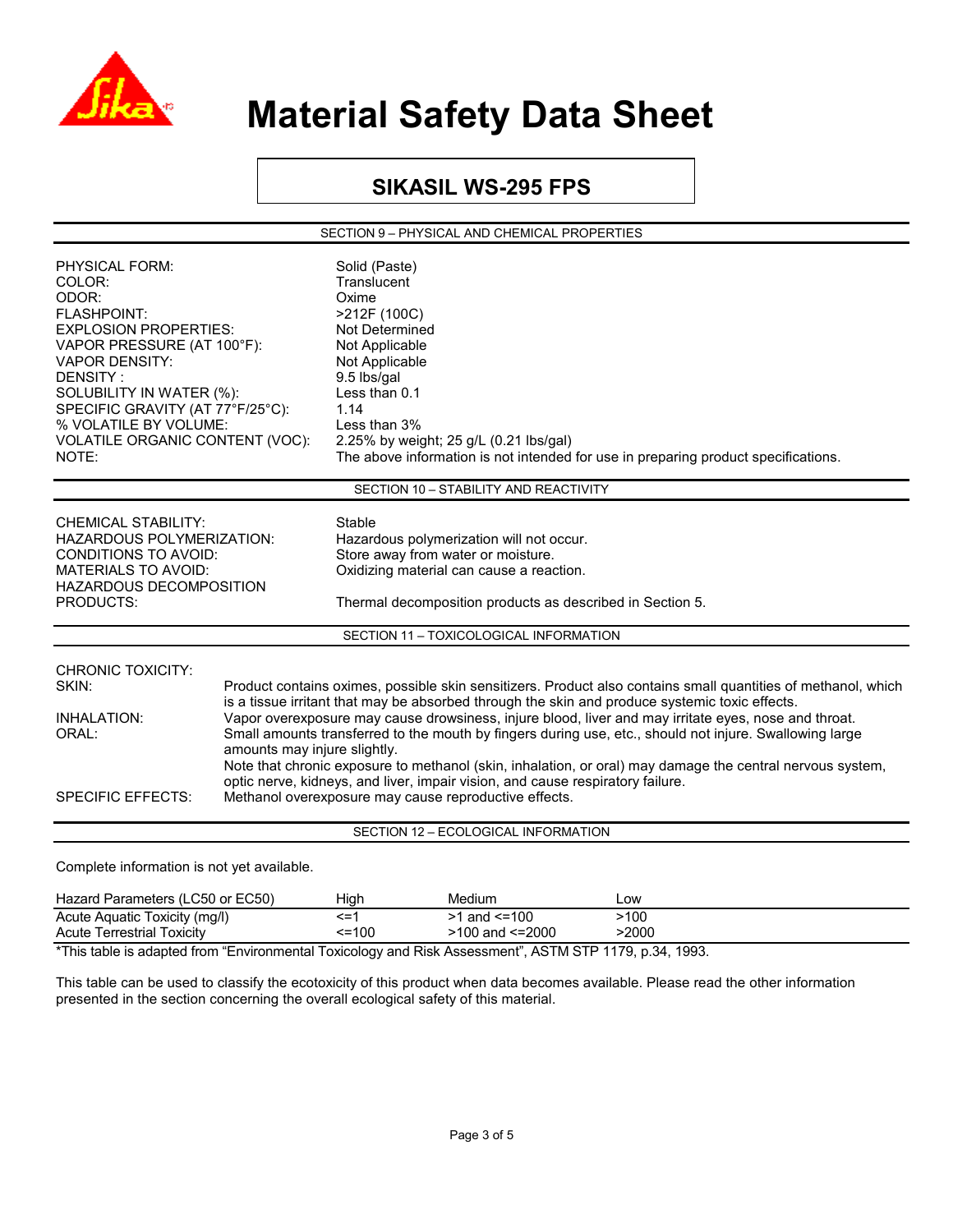

## **SIKASIL WS-295 FPS**

SECTION 13 – DISPOSAL INFORMATION

PRODUCT DISPOSAL: RCRA Hazard Class (40 CFR 261)

When a decision is made to discard this material, as received, is it classified as a hazardous waste? NO.

State or local laws may impose additional regulatory requirements regarding disposal.

SECTION 14 – TRANSPORT INFORMATION

| DOT Information (49CFR 172.101) |                                     |
|---------------------------------|-------------------------------------|
| <b>PROPER SHIPPING NAME:</b>    | Not Applicable                      |
| <b>HAZARD CLASS:</b>            | Not Applicable                      |
| UN / NA NUMBER:                 | None                                |
| <b>PACKING GROUP:</b>           | Not Applicable                      |
|                                 |                                     |
|                                 | SECTION 15 - REGULATORY INFORMATION |

#### **Contents of this MSDS comply with the OSHA Hazard Communication Standard 29 CFR 1910.1200.**

#### **US FEDERAL REGULATIONS:**

TSCA Status: All chemical substances found in this product comply with the Toxic Substances Control Act inventory reporting requirements.

EPA SARA Title III Chemical Listings:

Section 302 Extremely Hazardous Substances / Section 304 CERCLA Hazardous Substances: None

Section 312 Hazard Class: Acute: Yes Chronic: Yes Fire: No Pressure: No Reactive: No

#### **Section 313**

This product contains the following toxic chemicals subject to the reporting requirements of Section 313 of the Emergency Planning and Community Right to Know Act:

No chemicals found in this product exceed their individual weight percent thresholds applicable to SARA Section 313 and therefore no chemical in this product is subject to Section 313 reporting.

#### **US STATE REGULATIONS:**

#### **This product does comply with the California Air Resources Board maximum for VOC's in a sealant.**

States within the US that have promulgated State Right-to-Know regulations with chemical listing requirements including the chemicals in this product are provided below.